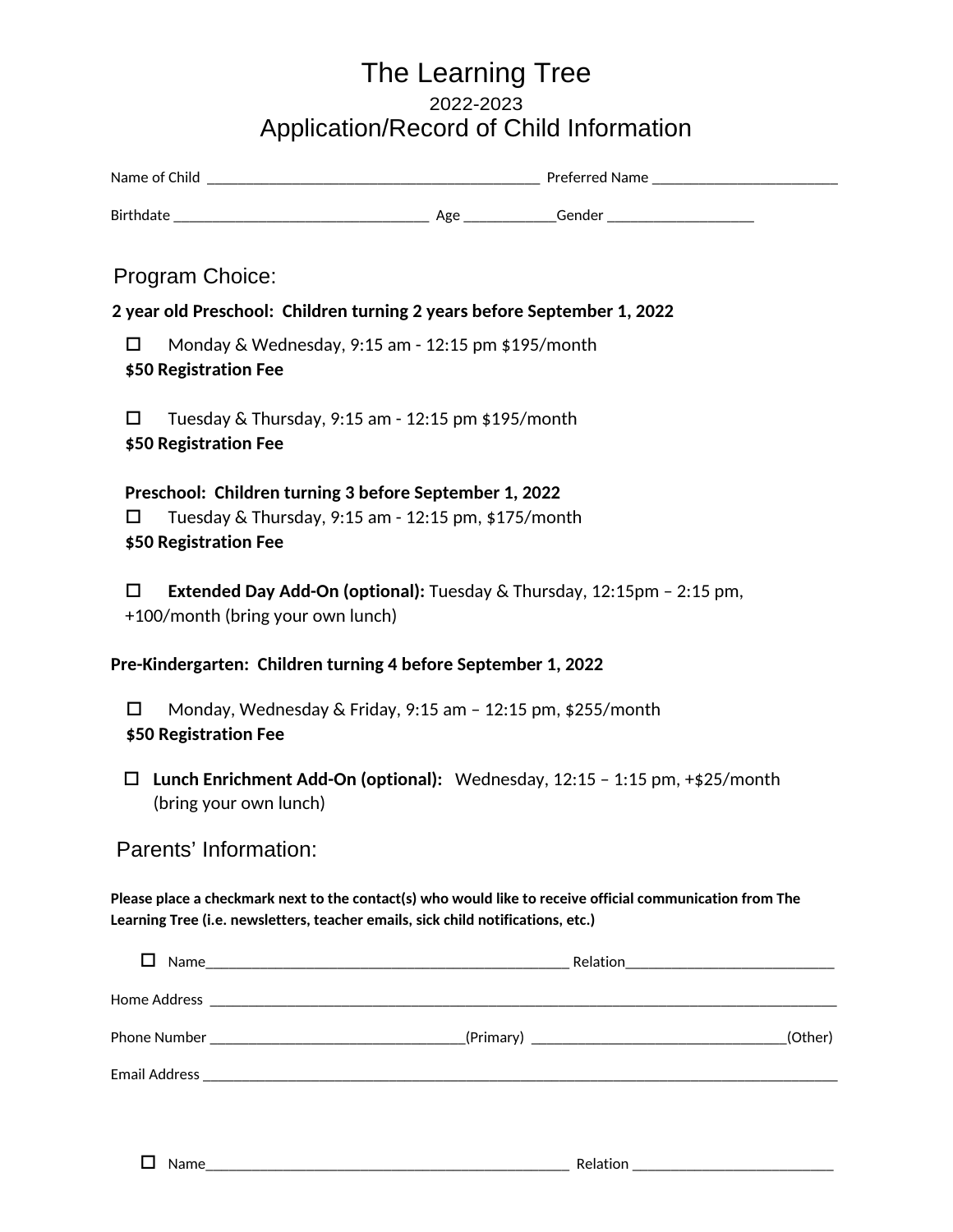|                                                       | Home Address and the contract of the contract of the contract of the contract of the contract of the contract of the contract of the contract of the contract of the contract of the contract of the contract of the contract |  |
|-------------------------------------------------------|-------------------------------------------------------------------------------------------------------------------------------------------------------------------------------------------------------------------------------|--|
|                                                       | Phone Number ___________________________________(Primary)_________________________________(Other)                                                                                                                             |  |
|                                                       |                                                                                                                                                                                                                               |  |
| Name(s), Age(s) of other children living in the home: |                                                                                                                                                                                                                               |  |
|                                                       |                                                                                                                                                                                                                               |  |
|                                                       | Emergency Contacts (other than parents, authorized to place and pick-up child):                                                                                                                                               |  |
|                                                       |                                                                                                                                                                                                                               |  |
|                                                       |                                                                                                                                                                                                                               |  |
|                                                       | Phone Number __________________________________(Primary) _______________________________(other)                                                                                                                               |  |
|                                                       |                                                                                                                                                                                                                               |  |
|                                                       |                                                                                                                                                                                                                               |  |
|                                                       |                                                                                                                                                                                                                               |  |
| Physician to contact if child becomes ill or injured: |                                                                                                                                                                                                                               |  |
|                                                       |                                                                                                                                                                                                                               |  |
|                                                       |                                                                                                                                                                                                                               |  |
|                                                       |                                                                                                                                                                                                                               |  |
| If the child has any other following, please explain: |                                                                                                                                                                                                                               |  |
| Allergies                                             |                                                                                                                                                                                                                               |  |
| Medical Problems                                      |                                                                                                                                                                                                                               |  |
|                                                       |                                                                                                                                                                                                                               |  |
|                                                       | Restrictions for play - Indoors                                                                                                                                                                                               |  |
|                                                       |                                                                                                                                                                                                                               |  |
| Food dislikes                                         |                                                                                                                                                                                                                               |  |